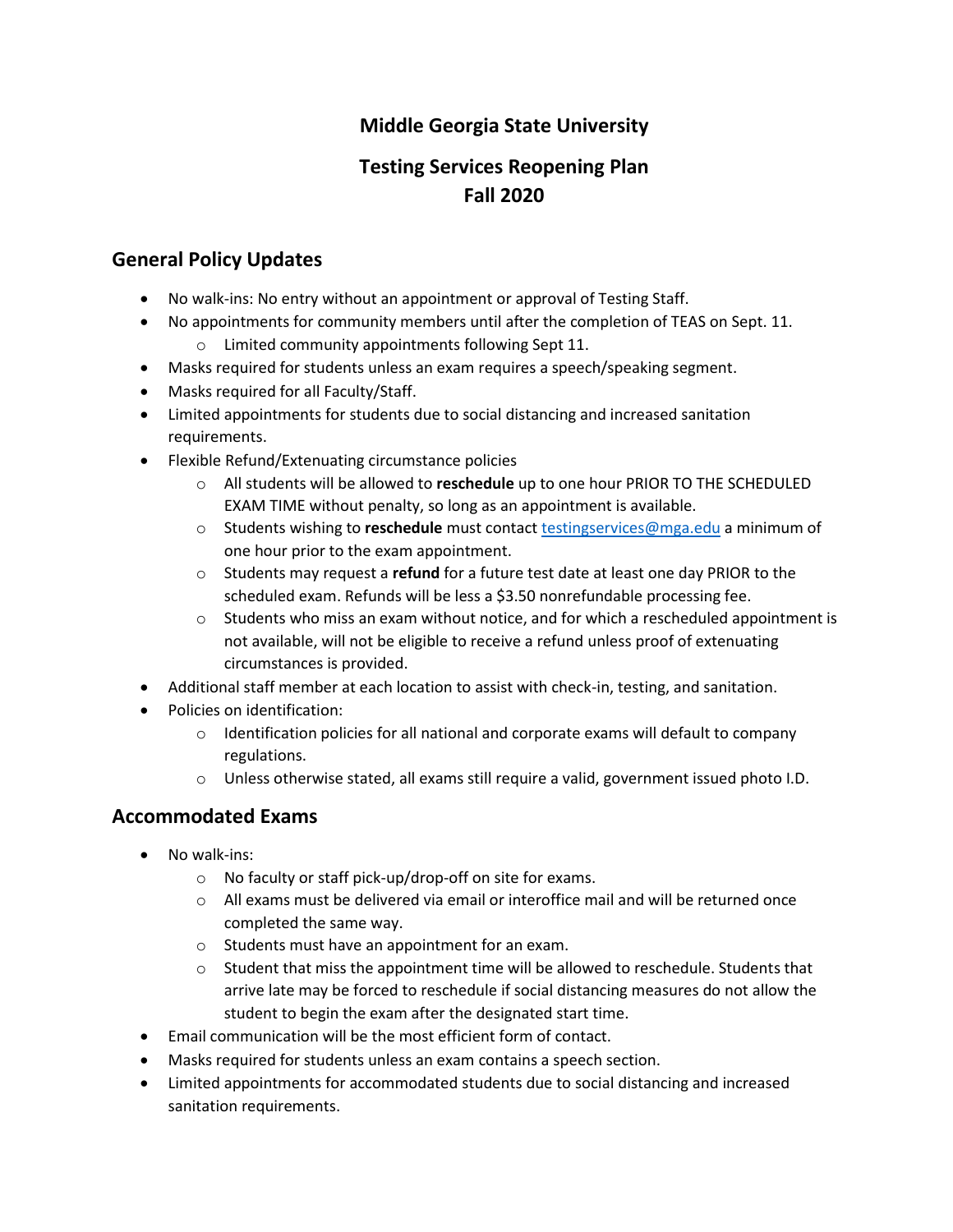# **Exam Specific Updates**

- **TEAS**:
	- o To be held as often as possible on MAC, WR, DUB, COCH after resuming campus operations until Sept 11 deadline.
	- o Minimum 1.5 hours between TEAS administrations.
	- o Minimum one open desk between each student on every campus.
	- o Student acknowledgments for registration:
		- Mask required
		- Must have valid, government issued photo I.D.
		- Check-in begins 30 minutes before your exam start time. Late arrivals will not be admitted to the exam.
- **CLEP/DSST:** 
	- o To resume in limited amount on the WR campus after TEAS is complete. CLEP and DSST available by request from MGA students on a limited basis in the interim.
- **GACE**
	- o Dates and space TBD
	- o Will resume after TEAS deadline Sept 11.

#### • **Proctored Exams from other universities**

- o NOT resuming currently.
- **Accuplacer Score Releases**: by mail or email only.
- **Accuplacer for Employment**
	- o Not resuming unless you are an active MGA student.
- **Accuplacer for Students**
	- o To remain primarily online.
	- o On-Site Accuplacer for Employment AND Students tentatively resuming in limited amounts in October.
- **ACT Residual**
	- o NOT resuming.
	- o If scores are required, Accuplacer should be used.
- **Respiratory Entrance**
	- o By appointment only, limited availability.
- **Math Placement Exam**
	- o To remain online.
- **eCore**
	- o TBD, based on requirement for exams for eCore students.
- **Legislative Exams**
	- o To remain online.

### **Physical Precautions**

- Only one student allowed in check-in area at a time.
- Plexiglass shields at all check-in areas.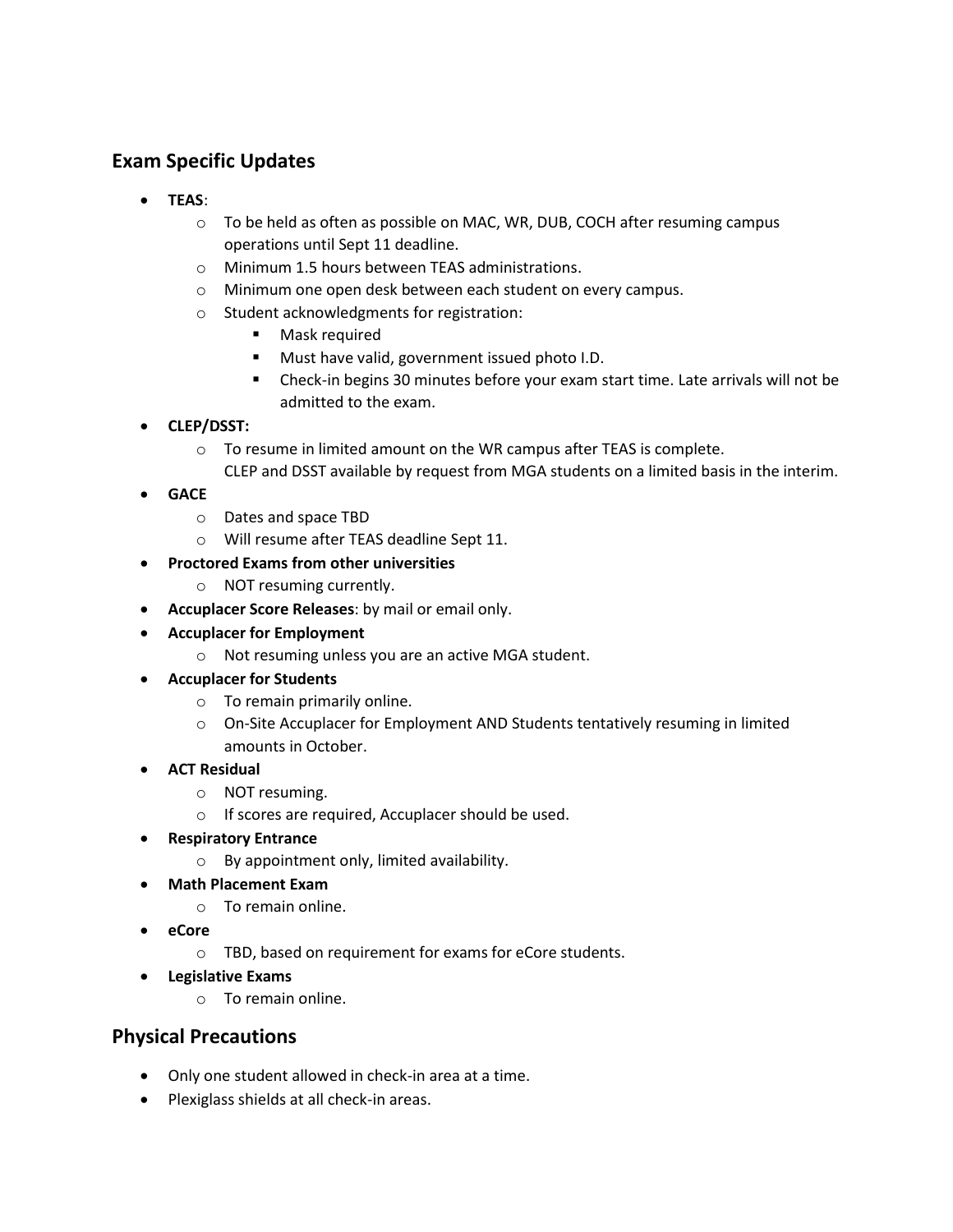- o Student IDs should be viewed from behind shield.
- o Health Questionnaire should be completed from behind shield.
- Floor markings for waiting area 6 feet apart.
- Removal of upholstered chairs in waiting area.
- Signage for waiting/check-in to assist with social distancing and testing policies.
- Signage at each desk:
	- $\circ$  Break/restroom policies: Raise hand, wait for proctor to appear at the end of your row. Please motion for us to come to you if you have a question, please point to the door if you would like to exit for a break. If we can allow you out of the room, we will motion with one hand for you to follow us out. If not, we will signal with two hands to please wait. We will return to the end of your row when we are able to allow your break and motion for you to exit.
	- o What to do with exam materials when finished.
- Hand sanitizers at all entry/exit locations.
- Disposable gloves for employees:
	- $\circ$  Should be used when accessing any area that has not been sanitized after student use
	- $\circ$  To include: technical issues, exam passwords, restarting a computer or workstation, shredding scratch paper, sanitizing pencils, cleaning used workstations, sanitizing doors or common areas
- Required masks for employees and students.
- Spacing of 2 desks between each workstation on the Macon campus. Minimum one empty workstation between students at other campuses.
- Workstations out of use should be marked by tape.
- Floor markings at desks to show where a student will stand 6 feet away when a specialist is providing exam or technical assistance.

### **Additional Sanitation Procedures**

#### **After each use:**

- Lockers
- Cubbies
- Desks
- Chairs
- Monitors
- Mice
- Keyboards
- Fabric dividers (WR, Dublin, Cochran)
- Waiting area chairs
- Check-in clipboards
- Pens
- Pencils
- Calculators